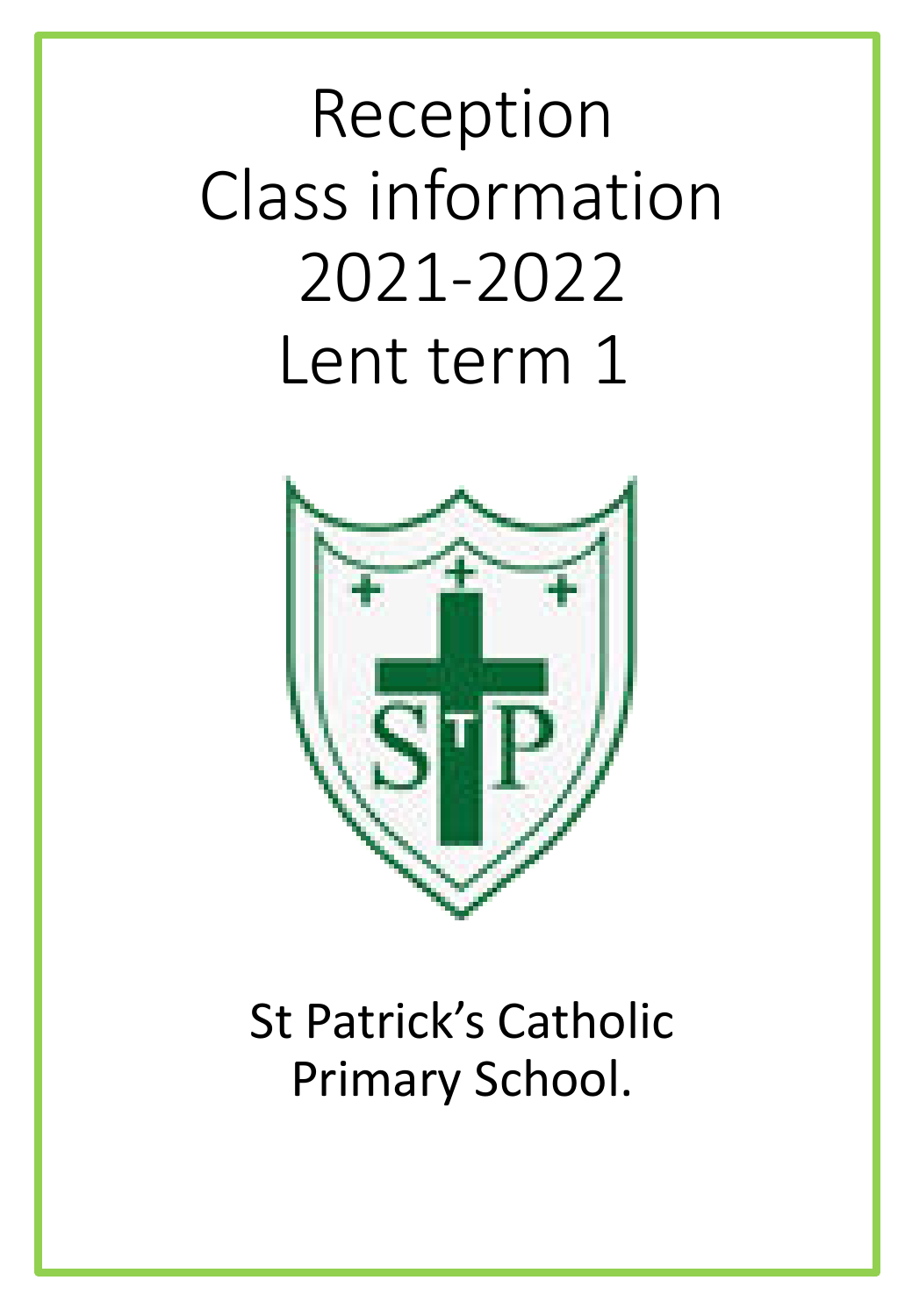## Reception Lent Term1 2021-2022

#### **Staff working in reception**

In reception class teachers are Mrs Newton-Hewlett and Mrs Pyatt supported by Mrs Bointon. Teaching in Nursery is Miss Bingley supported by Mrs Smith and Mrs Robinson. We continue to welcome NVQ students in the unit and Mrs Hurst continues to enjoy carrying out some wonderful adult led activities with the children at lunchtime. We will also be welcoming a student from Bishop Grosseteste University in February and March.

#### **What to bring to school**

- 2 water bottles
- Snack  $-$  a piece of fruit
- Outdoor shoes/ Wellies (please could these be kept in school and taken home on a Friday if needed).
- PE is on Thursday children to wear PE kit for the day

#### **Lunch**

If your child is having a school lunch please order via Parentmail. The menu for the term is available to view. Lunches must be ordered before midnight the night before.

### **What we will be doing this half term**

| <b>English</b>                                                                                                                                                        | <b>Maths</b>                                                                                | <b>RE</b>                |
|-----------------------------------------------------------------------------------------------------------------------------------------------------------------------|---------------------------------------------------------------------------------------------|--------------------------|
| Goldilocks and the three<br>bears<br>The three little pigs<br>Little red riding hood<br>Little red hen<br>Gingerbread man<br>Winnie and Wilbur at<br>Chinese new year | <b>Numbers</b><br>1, 2, 3, 4, 5, 6, 7, 8, 9, 10<br>Money<br>Time<br>Shape<br>Early doubling | Celebrating<br>Gathering |

To communicate a child's absence please email [office@st-patricksrc.notts.sch.uk](mailto:office@st-patricksrc.notts.sch.uk)

It is imperative that we continue to observe the COVID-19 guidelines and will maintain our current risk assessment (Hands, Face, Space and fresh air.) Further information on booking tests can be found on [www.gov.uk/get-coronavirus-test](http://www.gov.uk/get-coronavirus-test).

Just a reminder that we start the school day between 8.30 and 8.40 and finish at 3.20 using the Ling Forest Road entrance.